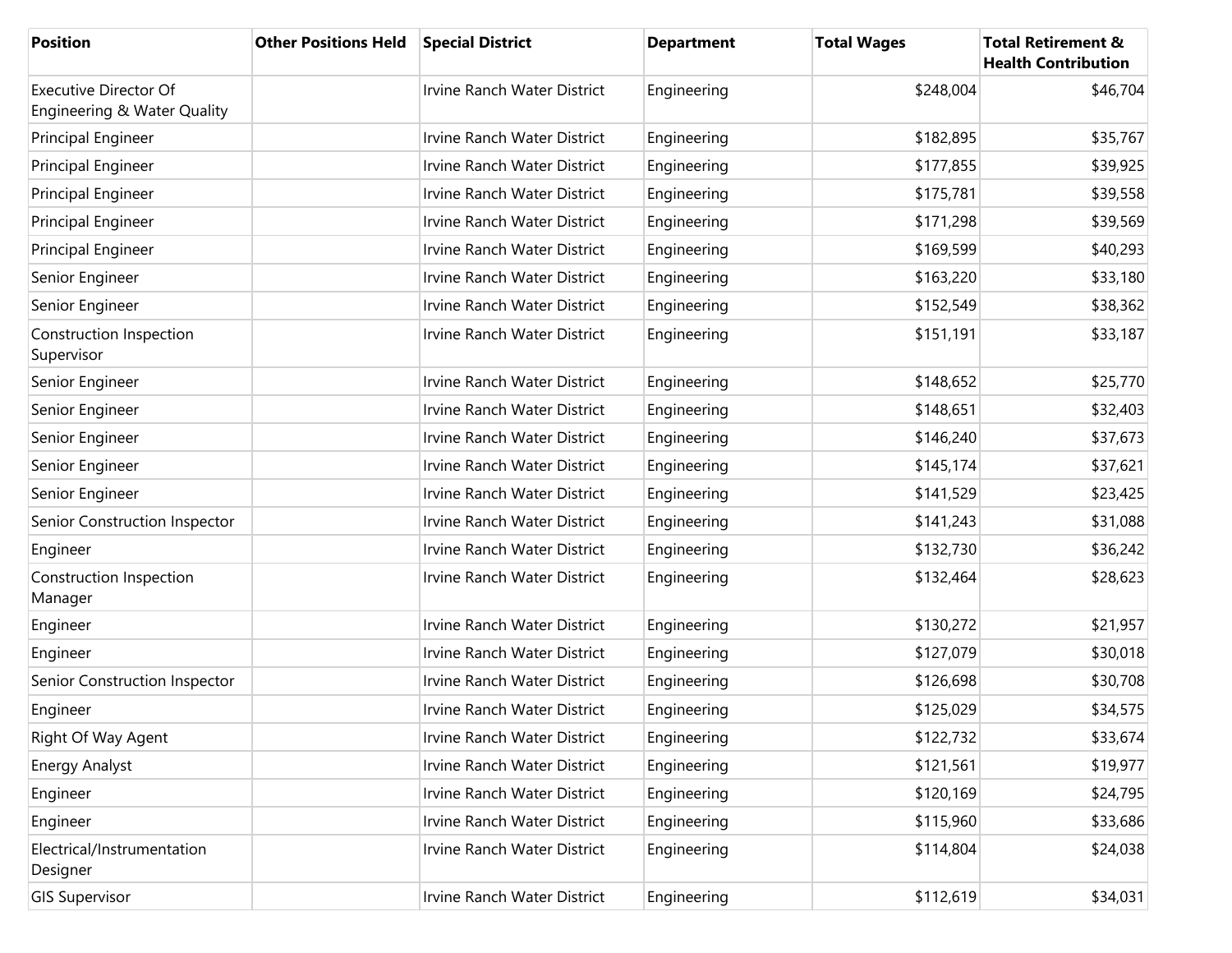| Engineer                                  | Irvine Ranch Water District | Engineering | \$111,385 | \$31,739 |
|-------------------------------------------|-----------------------------|-------------|-----------|----------|
| Associate Engineer                        | Irvine Ranch Water District | Engineering | \$106,198 | \$19,352 |
| Construction Inspector                    | Irvine Ranch Water District | Engineering | \$104,125 | \$26,922 |
| <b>Executive Assistant</b>                | Irvine Ranch Water District | Engineering | \$94,283  | \$31,612 |
| <b>Development Services</b><br>Supervisor | Irvine Ranch Water District | Engineering | \$89,516  | \$30,455 |
| Associate Engineer                        | Irvine Ranch Water District | Engineering | \$88,897  | \$10,165 |
| <b>GIS Technician III</b>                 | Irvine Ranch Water District | Engineering | \$86,887  | \$16,678 |
| Construction Inspector                    | Irvine Ranch Water District | Engineering | \$84,340  | \$28,732 |
| Construction Inspector                    | Irvine Ranch Water District | Engineering | \$77,639  | \$27,810 |
| <b>GIS Technician III</b>                 | Irvine Ranch Water District | Engineering | \$76,104  | \$14,697 |
| Senior Construction Inspector             | Irvine Ranch Water District | Engineering | \$75,648  | \$20,086 |
| <b>Development Services</b><br>Specialist | Irvine Ranch Water District | Engineering | \$70,241  | \$23,103 |
| <b>Assistant Engineer</b>                 | Irvine Ranch Water District | Engineering | \$70,123  | \$5,110  |
| <b>Development Services</b><br>Specialist | Irvine Ranch Water District | Engineering | \$63,601  | \$23,143 |
| <b>GIS Technician I</b>                   | Irvine Ranch Water District | Engineering | \$58,494  | \$6,803  |
| <b>Development Services</b><br>Specialist | Irvine Ranch Water District | Engineering | \$57,251  | \$26,919 |
| Development Services<br>Specialist        | Irvine Ranch Water District | Engineering | \$51,460  | \$26,681 |
| <b>GIS Technician I</b>                   | Irvine Ranch Water District | Engineering | \$43,084  | \$3,143  |
| Assistant Engineer                        | Irvine Ranch Water District | Engineering | \$35,958  | \$2,618  |
| Senior Construction Inspector             | Irvine Ranch Water District | Engineering | \$19,424  | \$4,518  |
| Construction Inspection<br>Manager        | Irvine Ranch Water District | Engineering | \$18,849  | \$1,392  |
| Student Intern Field                      | Irvine Ranch Water District | Engineering | \$11,305  | \$0      |
| Student Intern Field                      | Irvine Ranch Water District | Engineering | \$10,580  | \$0      |
| Student Intern Field                      | Irvine Ranch Water District | Engineering | \$9,916   | \$0      |
| Student Intern Field                      | Irvine Ranch Water District | Engineering | \$9,140   | \$0      |
| Student Intern Field                      | Irvine Ranch Water District | Engineering | \$8,142   | \$0      |
| Student Intern Field                      | Irvine Ranch Water District | Engineering | \$6,297   | \$0      |